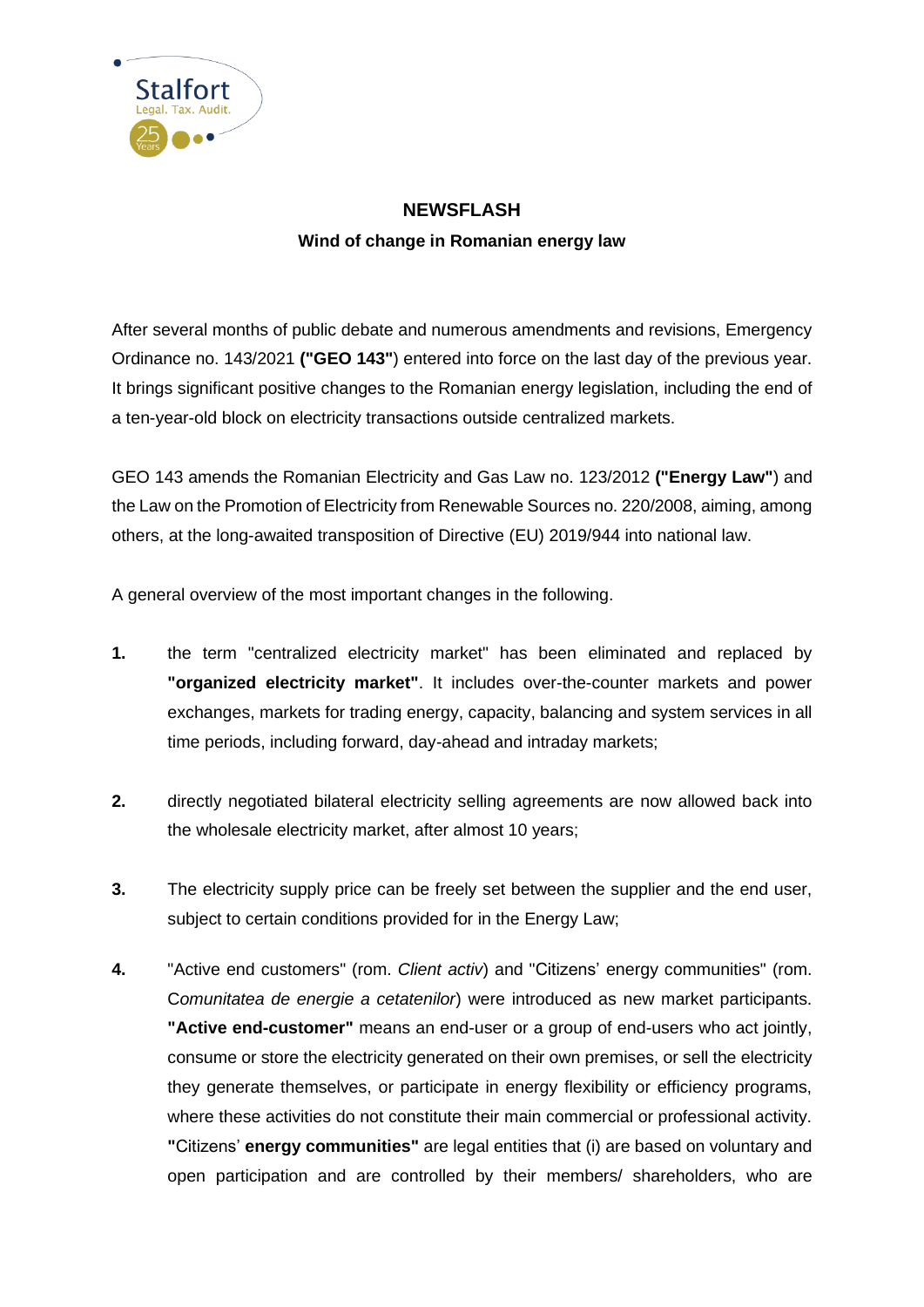individuals, local governments, municipalities, or small businesses, (ii) seek to provide environmental, economic or social benefits to their members/ shareholders or the areas in which they operate, prior to financial returns, and (iii) are involved in electricity production (including from renewable sources), distribution, supply, consumption, aggregation, or storage, or provide other energy services to their members or shareholders;

- **5.** The definition of prosumer has been expanded to include those facility owners who hold points of consumption near their power generation facilities;
- **6.** For prosumers, a feed-in tariff or quantitative compensation depending on the capacity of the electricity generation plant has been regulated. At the request of prosumers who own electricity facilities with an installed capacity of **up to 200 kW,** electricity suppliers are obliged to apply quantitative compensation in the bill of prosumers with whom they have concluded electricity supply contracts, and thus to charge only the difference between the electricity consumption from the grid and the amount of energy generated and fed into the grid. The quantitative compensation will be applied until December 31, 2030. Electricity suppliers are also obliged to purchase electricity at the weighted average price registered on the Day Ahead Market for the month in which the respective energy was generated, upon the request of prosumers with plants **between 200 kW and 400 kW** with which they have concluded electricity supply contracts;
- **7.** To protect utility suppliers, fees for the termination or switch of supply contracts were introduced under certain conditions;
- **8.** Electricity contracts with dynamic prices have been regulated. These are defined as contracts between a supplier and an end customer that reflect price fluctuations on spot markets, including day-ahead and intraday markets;
- **9.** Clarifications were also introduced regarding the legal status of electric vehicle charging stations, in the sense that hereinafter, the sale of electricity purchased from an electricity supplier and consumed by a battery charging station operator does not constitute electricity supply;